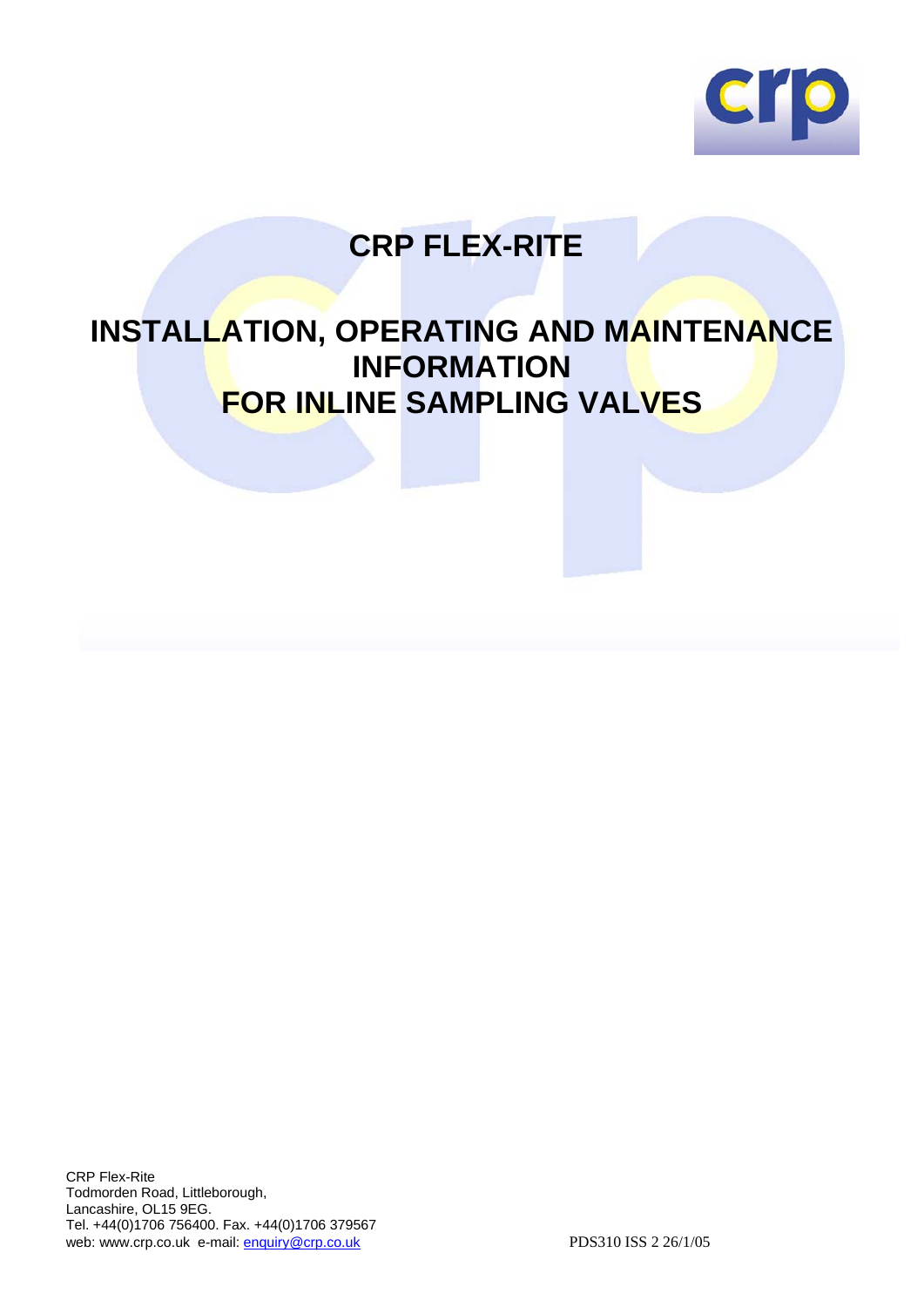## **Sampling Valves Installation Commissioning and Operating Instructions – SD IL 300 & SD IL 400 Inline sampling Valve**

*This procedure provides detailed information on the field installation, commissioning and operation of the type SD IL 300 & 400 wafer style in-line sampling valve with spring loaded pull out handle.* 



#### *Overview*

The valve is available to mount in either horizontal or vertical flanged pipework. Ensure that the valve is mounted in the correct orientation so that the bottle hangs vertically down below the valve. The valve is able to sample both hot and hazardous media, so it is very important that suitable protective clothing and eye protection is worn when commissioning and operating the valve.

## *Storage*

The sampling valve should be ideally stored in cool dry conditions in a dust free environment. The flange faces have serrated grooves and should be protected from damage. It is recommended that the valve should be left in its original packaging until ready for assembling in to the pipeline.

## *Installation*

The valve is of a wafer style designed to be mounted in line between flanges. Choose a position within the pipeline that is easily accessible to ensure trouble-free function of the valve by the operator. The mating flange faces must be free from debris and foreign matter prior to installation. Any remaining gasket material should be removed from the flange faces.

#### *Gaskets*

Gaskets must be used when bolting up the valve within the pipeline. CRP Flex-Rite recommend Goretex GR expanded PTFE type gaskets or PTFE envelope gaskets.

## *Bolting Materials*

Should be of good quality, clean and well lubricated. The use of washers is recommended to ensure correct even torque. Bolts should be tightened by use of a torque wrench in strict sequence of diagonally opposite pairs.

It is recommended that all bolts are checked at least 24 hours after commissioning or following the initial full process cycle.

The following table gives recommended torque levels for flange to flange connections

| <b>Valve Size</b> | <b>Minimum Torque Figure</b> |         |
|-------------------|------------------------------|---------|
| NB                | Ft/Lbs                       | Newtons |
| 3/4"              | 10                           | 14      |
| 4.8               | 14                           | 19      |
| 1.1/2"            | 28                           | 38      |
| 2"                | 55                           | 75      |
| 2.1/2"            | 65                           | 88      |
| 3"                | 95                           | 129     |
| 4"                | 67                           | 91      |
| 6"                | 127                          | 172     |

The Torque figures given are the minimum to effect a seal, they may be exceeded by a value of 50% to effect a seal.

CRP Flex-Rite Todmorden Road, Littleborough, Lancashire, OL15 9EG. Tel. +44(0)1706 756400. Fax. +44(0)1706 379567 web: www.crp.co.uk e-mail: enquiry@crp.co.uk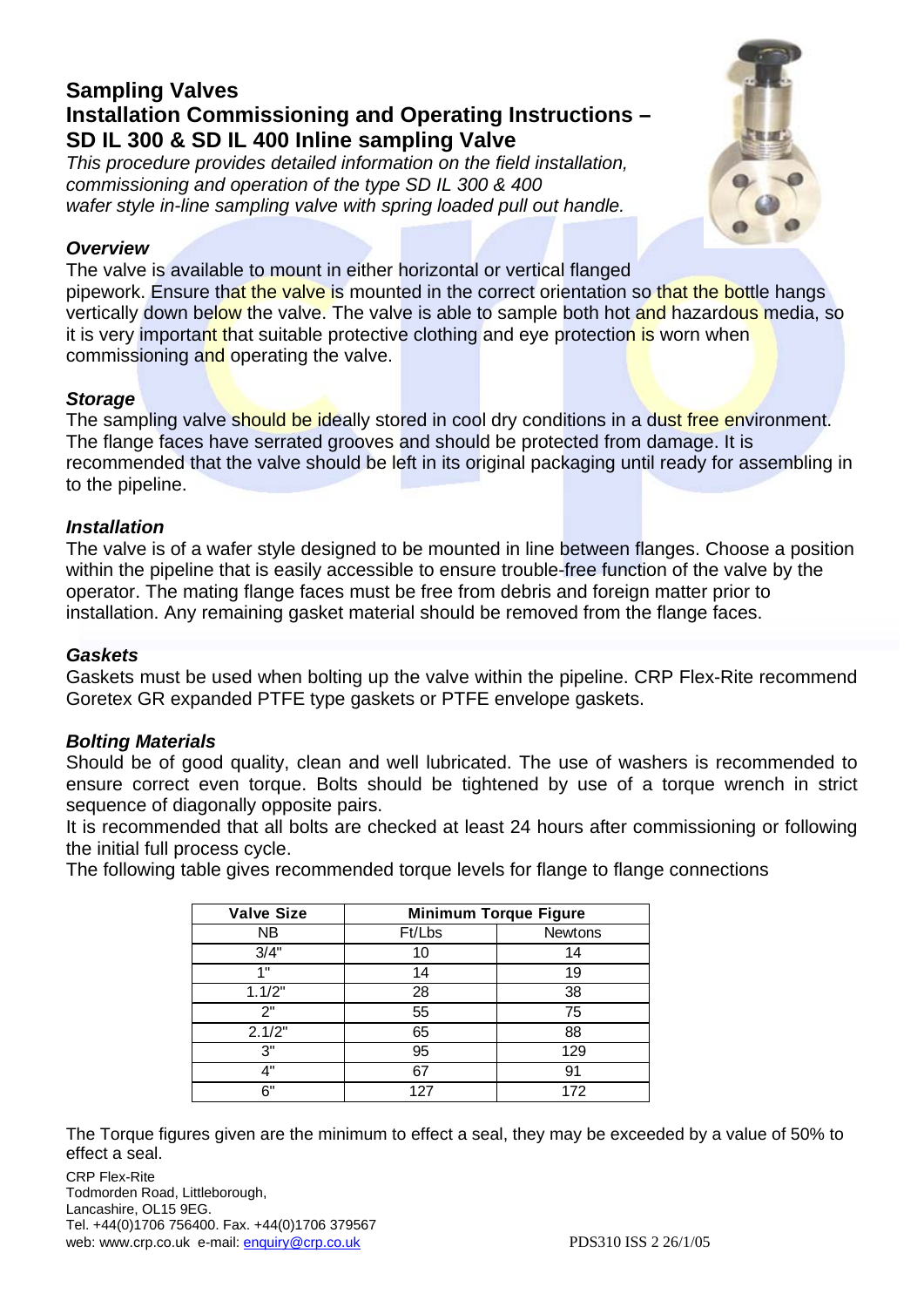#### *Venting*

The sampling valve is supplied with a vent connection which must be plumbed into the site vent line or as a minimum vented away from the operator so that in the case of any fumes or liquid escaping they do not come in contact with the operator.

#### *Commissioning*

Operate the valve, familiarising yourself and operators with its operation. The flow of the sample into the bottle is finely controlled by turning the operating handwheel.



#### *Operation*

*Before attempting to operate the valve make certain that the operator wears adequate personal protection*.

To take a representative sample from the pipeline, firstly ensure a clean sample bottle is fitted to the valve. Slowly and carefully twist the handwheel anticlockwise observing the flow of sample into the bottle, when sufficient sample is held within the bottle turn the handwheel clockwise to seal. IMPORTANT – DO NOT OVERTIGHTEN THE HANDWHEEL. Remove the sample bottle and fit the bottle lid. Fit a new clean sample bottle to the sampling valve.

#### *Application and Process / Media Conditions*

It is the responsibility of the customer to ensure that the sampling device is suitable for conveying the intended chemical(s) and for the intended operating conditions. Careful consideration must be given to the affects of the process media on the valve, whether from corrosion, erosion temperatures etc.

#### *Important Notes*

(a) Whilst the valve is of a strong robust design consideration must be given to the effects of corrosion, erosion/wear, including potential effects from turbulence and vortices etc. For lined valves, it should be noted that while PFA has outstanding corrosion resistance, it has limited erosion resistance, and contained fluid velocities should be kept below 15m/s. For all valves, the valve seats need to be checked regularly for signs of wear. In addition, these products are not approved for conveying unstable fluids.

(b,c) Maximum and Minimum Allowable Operating Pressures (bar(g)) and Temperatures.

In line sampling valves can be split into 3 basic groups as detailed below:

- 1. Unlined Wafer Pattern: 1" 6" inclusive, to fit between ASME B16.5 Class 150, BS EN 1092-1 PN10/16, BS10 Table D & E flanges.
- 2. Unlined Wafer Pattern: 1" 2" inclusive, to fit between ASME B16.5 Class 300 flanges.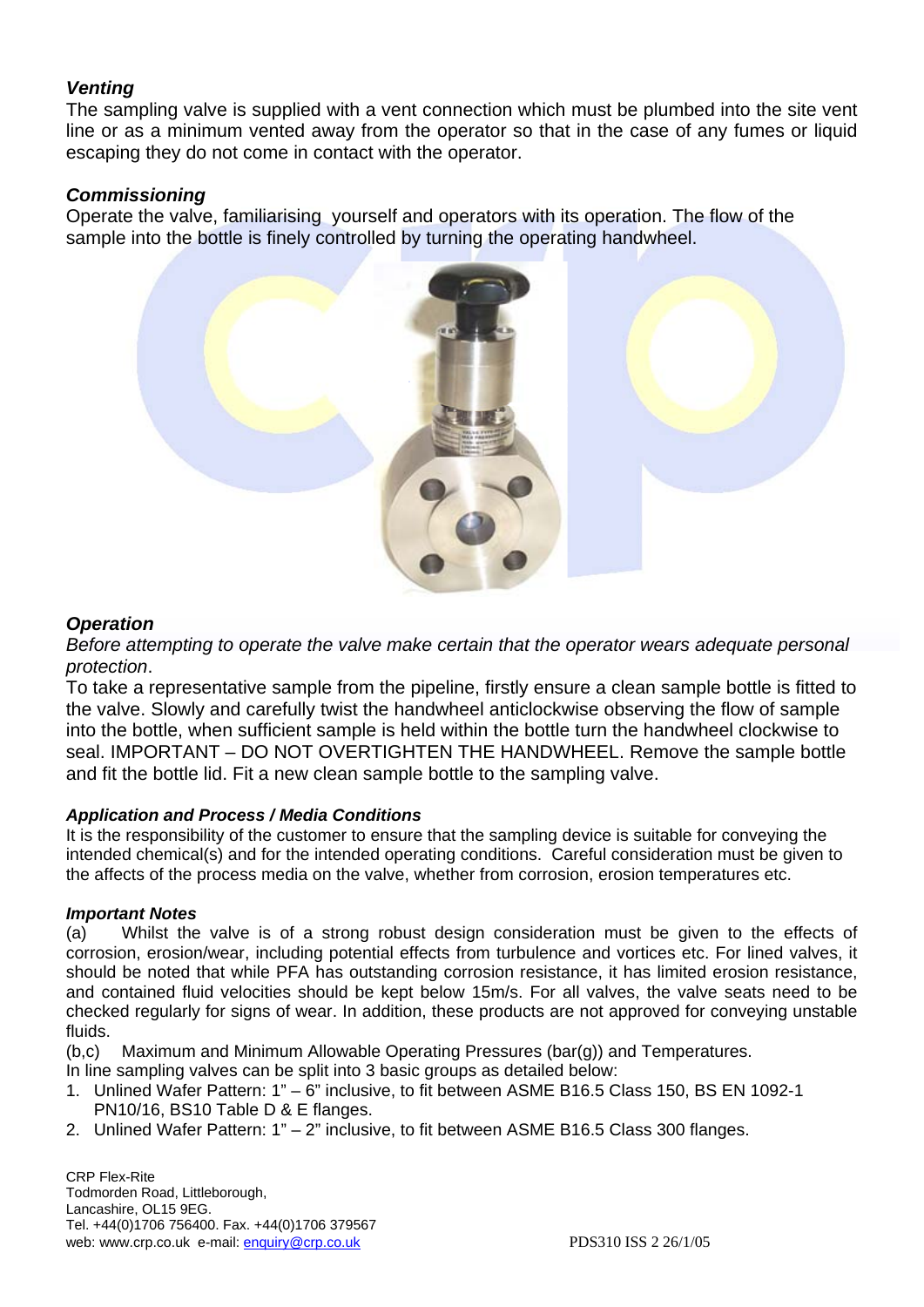3. PFA lined stainless steel wafer pattern: 1" – 4" inclusive, to fit between ASME B16.5 Class 150, BS EN 1092-1 PN10/16, BS10 Table D & E flanges.

Their allowable operating temperature ranges are:

| <b>Valve</b> | <b>Temperature</b> |                 |  |
|--------------|--------------------|-----------------|--|
| <b>Type</b>  | <b>Minimum</b>     | <b>Maximum</b>  |  |
| 1,2          | $-20^{\circ}$ C    | $200^{\circ}$ C |  |
| З            | $-20^{\circ}$ C    | $180^{\circ}$ C |  |

All valves are suitable for operation at full vacuum. Their maximum operating pressures as detailed below (all pressures are in bar(g)):

| Valve<br><b>Type</b> | <b>Max</b><br><b>Pressure</b> |  |
|----------------------|-------------------------------|--|
|                      | 16                            |  |
| 2                    | 30                            |  |
| 3                    | 10                            |  |

- (d) In designing the support structure the user must take into account the following factors in both operating and test conditions, and the possibility of more than one of these loads occurring simultaneously:
	- Internal pressure from the contained fluid
	- The mass of the contained fluid
	- Traffic wind and earthquake loading
	- Reaction forces and moments which result from the supports, attachments, other piping etc.
	- Fatigue etc.
	- Vibration
	- The potential to overstress the flanges.
- (e) In earthquake conditions, CRP Flex-rite is unable to guarantee the integrity of its products, and the user must take suitable precautions to guard against potential product failure and its consequences in these circumstances.
- (f) It is the responsibility of the user to ensure that suitable pressure relief and other appropriate safety devices have been included in the design of the entire pressure system, and that discharges from such equipment have been considered.
- (g) If the products are to reach temperatures during operation or test which would be harmful to individuals, should they come in contact with the products in these conditions, it is the users responsibility to overcome this hazard.
- (h) The user is responsible for ensuring that suitable provision is made to allow for any necessary draining and venting of the system.
- (i) The user is responsible for ensuring that suitable provision is made to allow for isolation of take off pipes if these are of a size to present a significant risk. In addition, the risk of inadvertent discharge must be minimised, the take off points must be clearly marked on the permanent side, indicating the fluid contained. Each valve is supplied with a lock out device. It is the users responsibility to ensure that this device is used correctly. Each valve also is supplied with an operating procedure. The user is responsible for ensuring that this procedure is correctly followed every time the valve is used.
- (j) While the valve bodies & handles are manufactured from 316L stainless steel, the user is responsible for the maintenance of the exterior of the products to prevent corrosive attack.